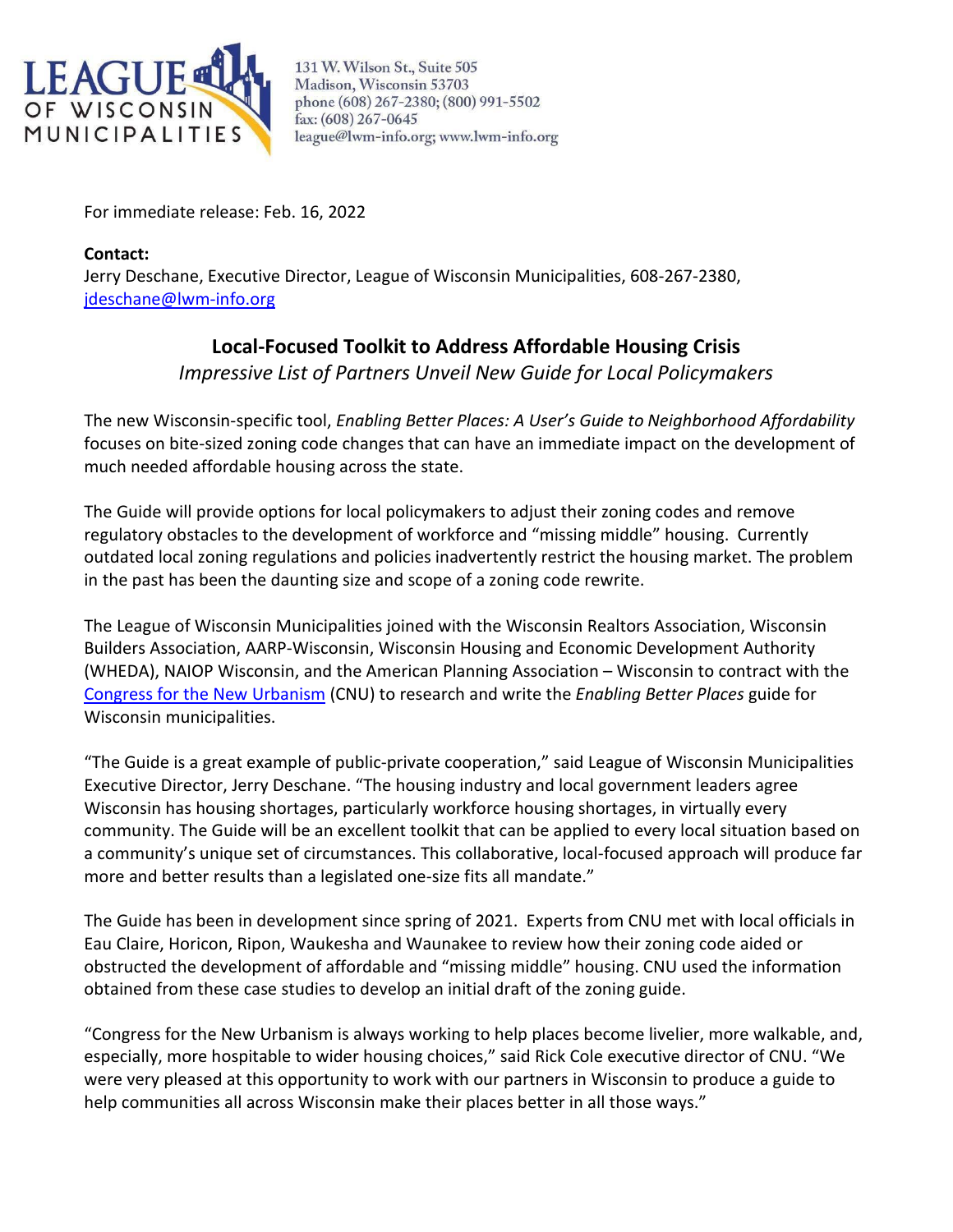

131 W. Wilson St., Suite 505 Madison, Wisconsin 53703 phone (608) 267-2380; (800) 991-5502 fax: (608) 267-0645 league@lwm-info.org; www.lwm-info.org

"Our members are looking forward to working with our local government partners around the state to update outdated zoning regulations that in many cases, discourage much needed housing options," said Wisconsin Builders Association Executive Director, Brad Boycks. "More flexibility to provide Wisconsin families with greater housing options will be possible if the concepts discussed in the *Enabling Better Places: A User's Guide to Neighborhood Affordability* are enacted across the state."

"A vast majority of the U.S. population does not live in or have access to housing that will meet their needs as they age. AARP recognizes that the largest barrier to reforming housing regulations at all levels of government is outdated thinking that denser housing will be a nuisance and destroy the character of neighborhoods," said AARP Wisconsin Interim State Director Christina FitzPatrick. "AARP Wisconsin is pleased to collaborate with the League of Wisconsin Municipalities, the Congress for New Urbanism and others to understand the current climate in the state and offer solutions to addressing our housing challenge."

"We are excited to partner with the League and others to promote this important new tool to enhance neighborhood affordability," said NAIOP Wisconsin CEO, Jim Villa. "Increasing available workforce housing is critical to growing Wisconsin's economy."

Among the options of code changes suggested by the Guide:

- Allow multi-unit housing as permitted uses in single-family zoning districts which have historically included two-family and multifamily.
- Realign lot widths and areas to match historic patterns favoring narrower lots.
- Reduce setbacks to historic distances to allow greater use of existing lots.
- Allow accessory dwellings by right for all single-family zoning districts.
- Permit residential uses, including multi-family, in commercial districts.
- Reduce or eliminate parking minimums.
- Assess and streamline the subdivision and workforce housing application process, including standards that direct development outcomes and a time limit on municipal response.

*The complete Guide, "Enabling Better Places: A User's Guide to Neighborhood Affordability" will be posted to the League's website on Feb. 15 here: [https://lwm-info.org/1473/Housing.](https://lwm-info.org/1473/Housing)*

*# # #*

The League of Wisconsin Municipalities advocates for Wisconsin's cities and villages, large and small, urban and rural, speaking up for local democracy and common-sense citizen-led government. Learn more at<http://www.lwminfo.org/>

## **Additional media contact information for project partners includes:**

- League of WI Municipalities Jerry Deschane, Executive Director, 608-267-2380, [jdeschane@lwm-info.org](mailto:jdeschane@lwm-info.org)
- $\bullet$  Wisconsin Builders Association Alicia Naleid, [analeid@wisbuild.org](mailto:analeid@wisbuild.org)
- $\bullet$  NAIOP Wisconsin Jim Villa, [jim@naiop-wi.org](mailto:jim@naiop-wi.org)
- AARP-WI James Flaherty, *jflaherty@aarp.org*, and Amber Miller, [ammiller@aarp.org](mailto:ammiller@aarp.org)